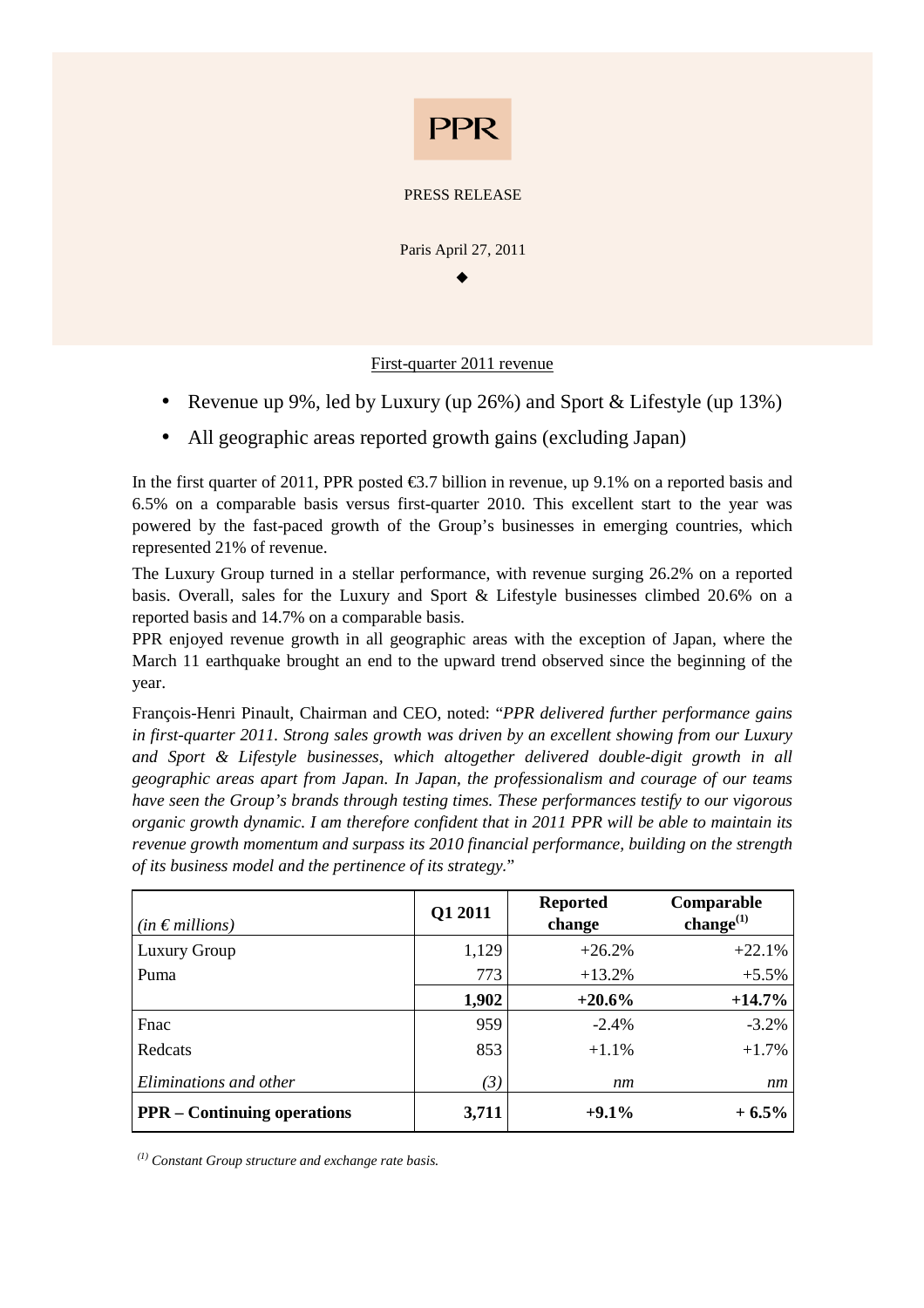# *Gucci*

Gucci had an excellent start to the year, with revenue jumping 24% on a reported basis and 20% on a comparable basis versus first-quarter 2010. Sales advances were recorded in both directlyoperated stores (up 21%) and with third-party distributors (up 18%). Timepieces and ready-towear were highly successful, thanks chiefly to the much-applauded Cruise and Spring-Summer 2011 collections. All geographic areas except Japan benefited from the strong momentum, posting double-digit growth in sales, led by star performers North America (up 35%) and Asia-Pacific (up 26%). Revenue growth was reported in all product categories, and particularly Leather Goods (up 17%).

To celebrate Gucci's 90th anniversary in 2011, the brand's unique heritage is showcased in the "Forever Now" corporate advertising campaign and in a special "1921" collection. The innovative recent launch of the Gucci Kids collection has been a huge success and has helped attract new clientele segments into Gucci stores.

At end-March 2011, Gucci had a network of 327 stores, including 40 in mainland China (i.e., excluding Hong Kong and Macao).

### *Bottega Veneta*

Revenue for first-quarter 2011 surged 38% on a reported basis and 32% on a comparable basis. Except for Japan where sales dropped 3% over the quarter, all geographic areas delivered double-digit revenue growth, led by Western Europe (up 52%) and Asia-Pacific (up 51%). These regions account for 63% of Bottega Veneta's total sales. Sales in directly-operated stores and to third-party distributors climbed sharply over the quarter, up 28% and 45%, respectively. The main product categories continued on an upward trend, buoyed by Leather Goods (up 33%) and in particular the brand's latest iconic launches.

At end-March 2011, Bottega Veneta had a network of 151 stores.

# *Yves Saint Laurent*

Yves Saint Laurent reported strong sales growth in first-quarter 2011 compared to the same year-ago period, up 29% on a reported basis and 27% on a comparable basis. Sales to distributors made very strong advances (up 41%), while sales in directly-operated stores surged 25%. Business was buoyant in both North America (up 40%) and Western Europe (up 34%), which together represented 65% of Yves Saint Laurent's first-quarter sales.

All product categories reported double-digit growth in sales over the period: revenue for readyto-wear was up 30%, thanks to well-received men's collections, while sales of shoes surged 40%, powered by the continuing success of the Tribute and TribToo models.

At end-March 2011, Yves Saint Laurent had a network of 78 stores.

# *Other Luxury Brands*

First-quarter sales from Other Luxury Brands were up 24% on a reported basis and 21% on a comparable basis versus first-quarter 2010.

Balenciaga enjoyed vigorous double-digit sales growth across all geographic areas. Double-digit growth at Boucheron was spurred by a buoyant performance from High Jewellery and Jewellery. Sergio Rossi reported upbeat sales in its network of directly-operated stores. Alexander McQueen posted double-digit growth with brisk sales in all product categories, while Stella McCartney once again delivered robust growth across all regions.

At end-March 2011, the network operated by the Group's Other Luxury Brands comprised 142 directly-operated stores.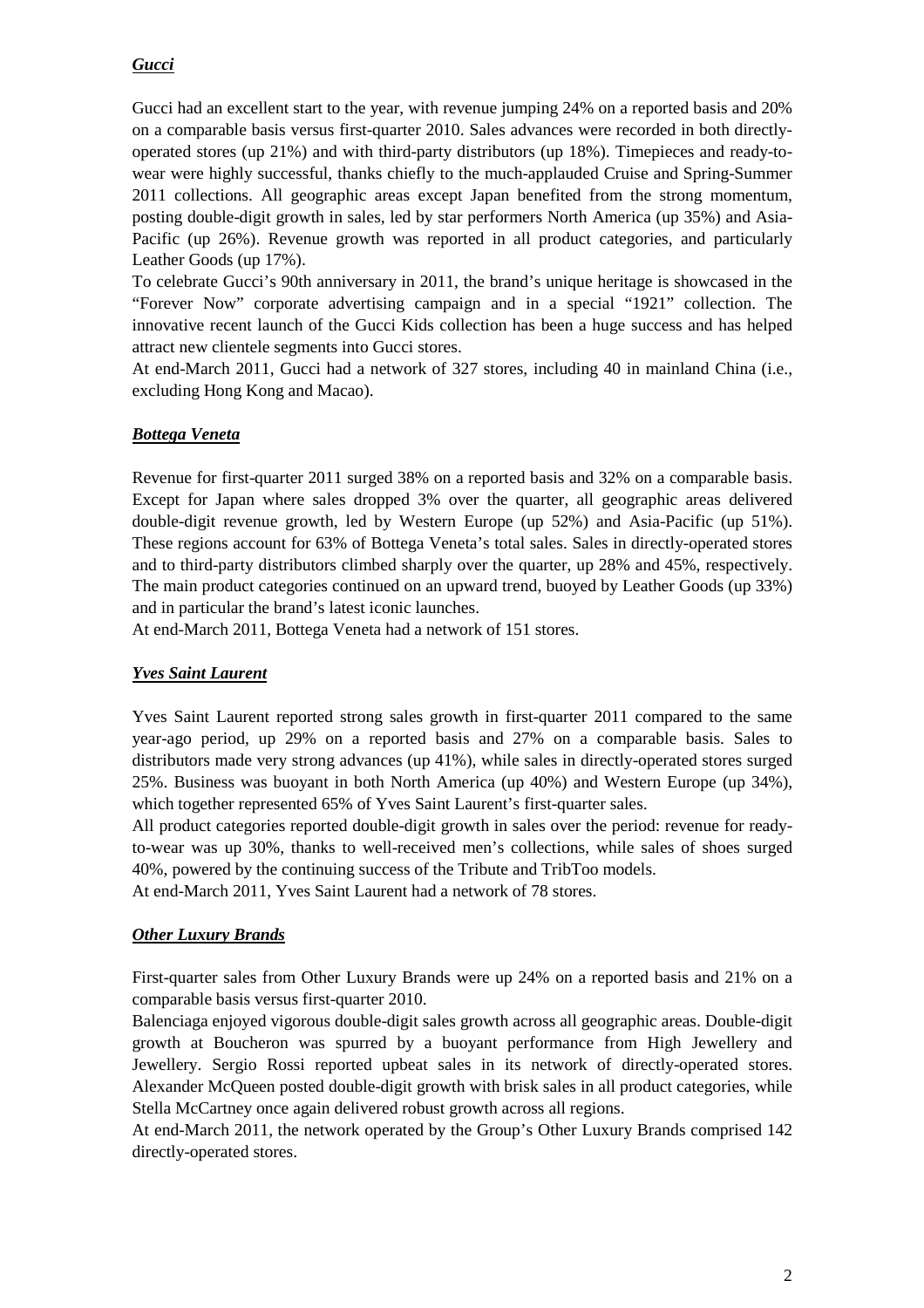### *Puma*

Puma sales for the first quarter of 2011 moved up 13% on a reported basis and more than 5% on a comparable basis compared to first-quarter 2010. Sales advanced 7% in directly-operated stores and 5% with third-party distributors. All product categories contributed to the growth momentum, including Footwear (up 7%), Apparel (up 2%) and Accessories (up 8%). Business in EMEA and Asia-Pacific was driven by Footwear and Apparel, while in North America Apparel led the way. In Latin America, Puma posted double-digit growth in its main markets. In Japan, which represents 10% of Puma's business, sales edged up 3% in first-quarter 2011.

### *Fnac*

In first-quarter 2011, Fnac saw sales retreat 3% on a comparable basis and 2% on a reported basis versus the same period in 2010.

Revenue fell 4% in France over the first quarter, despite a sharp 13% rise in online sales and the success encountered by services. Sales of technical products retreated 2% while editorial products declined 7%, reflecting the absence of major new product launches during the quarter.

Fnac's international business delivered a patchy performance, with comparable first-quarter sales down 2%. Amid a dismal economic environment, Fnac sales declined in Portugal and Spain, even though the brand continued to expand its market share in these countries. Italy bucked the trend by posting a positive revenue performance for the period.

In all, 10% of Fnac's total sales were generated online. Two new stores were opened at the end of March 2011, with five more stores set to open later this year, including three based in the outskirts of cities. Fnac is primed to reinvigorate its sales performance over the coming months.

### *Redcats*

Redcats delivered its third consecutive quarter of growth, with revenue up 1% on a reported basis and almost 2% on a comparable basis, buoyed by an enhanced product offering (variety, price, guest brands). Online sales continued to grow, and now account for 58% of Redcats's total revenue, a rise of 12%. Special operations and frequent innovations on the internet (launch of new websites, applications for smartphones and tablets, partnerships, Facebook boutique, virtual models) have proved very successful. In a fiercely competitive environment, La Redoute generated 78% of its French sales on line. Revenue for the international business, where online sales represented 61% of total sales, was up slightly thanks to Russia. Vertbaudet seems to have confirmed its recovery. In the US, the Sport & Outdoor business, which makes 72% of its sales online, reported sales growth of 8% in the first quarter. Large Size home-shopping sales also crept up 2%.

#### *Significant events since January 1, 2011*

- On January 14, 2011, PPR signed a  $\epsilon$ 2.5 billion syndicated credit facility maturing in January 2016. This facility – which was taken out as part of the Group's liquidity management strategy – was significantly oversubscribed.
- On March 18, 2011, PPR announced that it had finalised the sale of Conforama, transferring its shares in Conforama to Steinhoff International and collecting the full payment for the transaction under the terms announced on December 9, 2010.
- In April 2011, PPR successfully completed the partial redemption of its  $\epsilon$ 800 million 8.625% bond issue expiring on April 3, 2014. The early redemption for a total of €250 million was designed to improve the cost and profile of the Group's debt.
- Since January 1, 2011, PPR has purchased 819,555 treasury shares.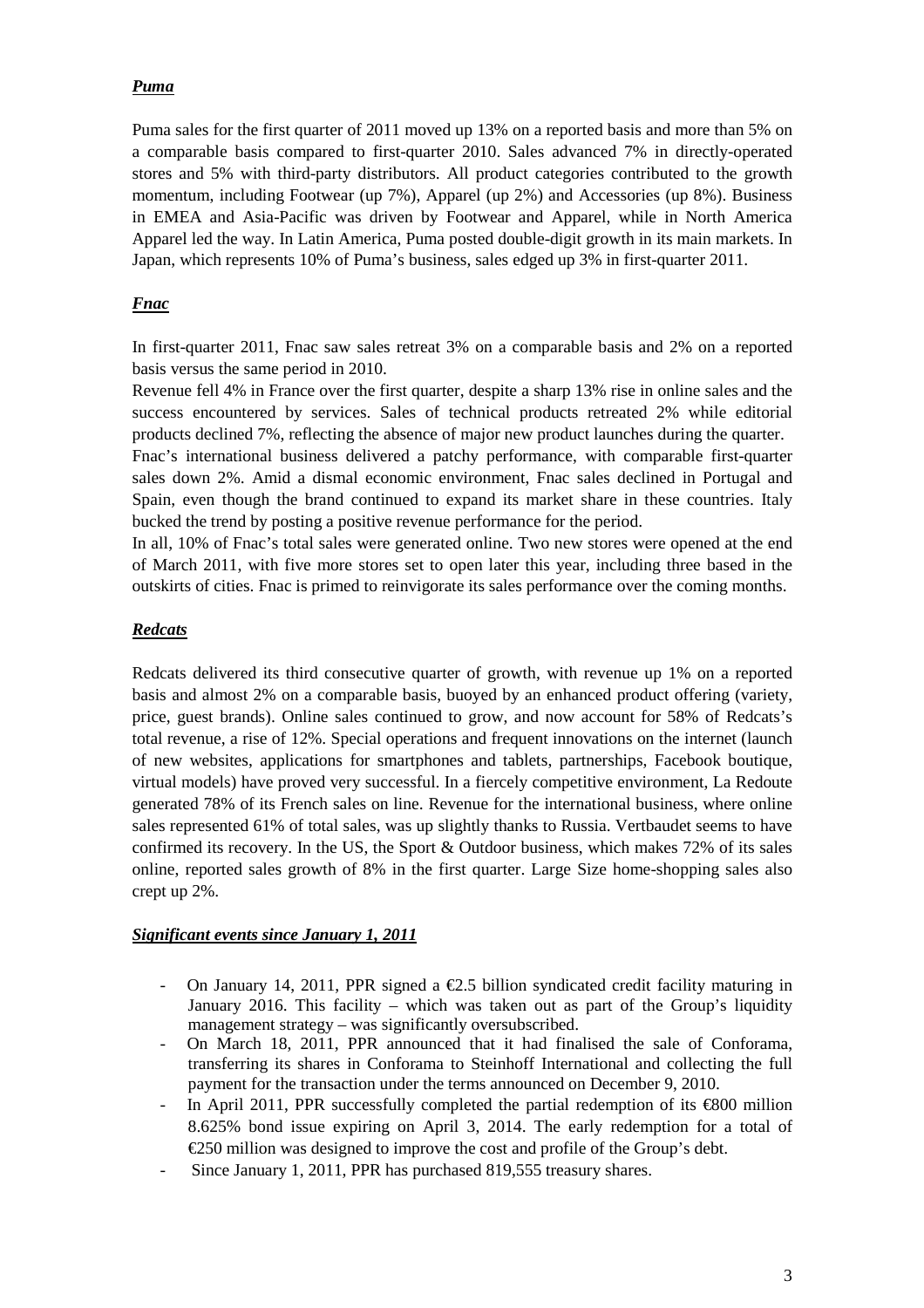#### **CONFERENCE CALL**

PPR will hold a **conference call** for analysts and investors at **6:00pm** (Continental Europe); 5:00pm (UK); 12:00pm (East Coast, USA), on **Wednesday, April 27, 2011.**

Conference call dial-in:

| <b>From France</b> | $+33(0) 170994278$     |
|--------------------|------------------------|
| From the UK        | $+44$ (0) 20 7138 0825 |
| From the US        | $+1$ 212 444 0481      |

Access code: 4490896

**Replay** dial-in:

| From France | $+33(0) 174202800$    |
|-------------|-----------------------|
| From the UK | $+44(0)$ 20 7111 1244 |
| From the US | $+1$ 347 366 9565     |

Access code for the replay: 4490896# (available until May 11, 2011)

#### **PRESENTATION**

The slides (PDF format) will be available ahead of the conference call at www.ppr.com

*This press release is a free translation of the French original press release. The original French version of this press release is available on our website at www.ppr.com.*

 $\bullet$ 

 $\bullet$ 

#### **About PPR**

PPR nurtures a group of high-growth global brands distributed in more than 120 countries. Through its Consumer and Luxury brands, PPR generated revenue of  $\epsilon$ 14.6 billion in 2010, and had approximately 60,000 employees at December 31, 2010. The PPR share is listed on Euronext Paris (FR 0000121485, PRTP.PA, PPFP).

To explore the PPR brand universe, please visit www.ppr.com : the Luxury group (Gucci, Bottega Veneta, Yves Saint Laurent, Balenciaga, Boucheron, Sergio Rossi, Alexander McQueen and Stella McCartney), Puma, Fnac and Redcats (La Redoute, Vertbaudet, Somewhere, Cyrillus, Daxon, Ellos, The Sportsman's Guide, The Golf Warehouse and large size division brands).

#### **Contacts**

| Website:            | www.ppr.com              |                        |                    |
|---------------------|--------------------------|------------------------|--------------------|
|                     | <b>Emmanuelle Marque</b> | $+33(0)$ 1 45 64 63 28 | emarque@ppr.com    |
| Analysts/Investors: | Alexandre de Brettes     | $+33(0)$ 1 45 64 61 49 | adebrettes@ppr.com |
|                     | Paul Michon              | $+33(0)$ 1 45 64 63 48 | pmichon@ppr.com    |
| Press:              | Charlotte Judet          | $+33(0)$ 1 45 64 65 06 | cjudet@ppr.com     |